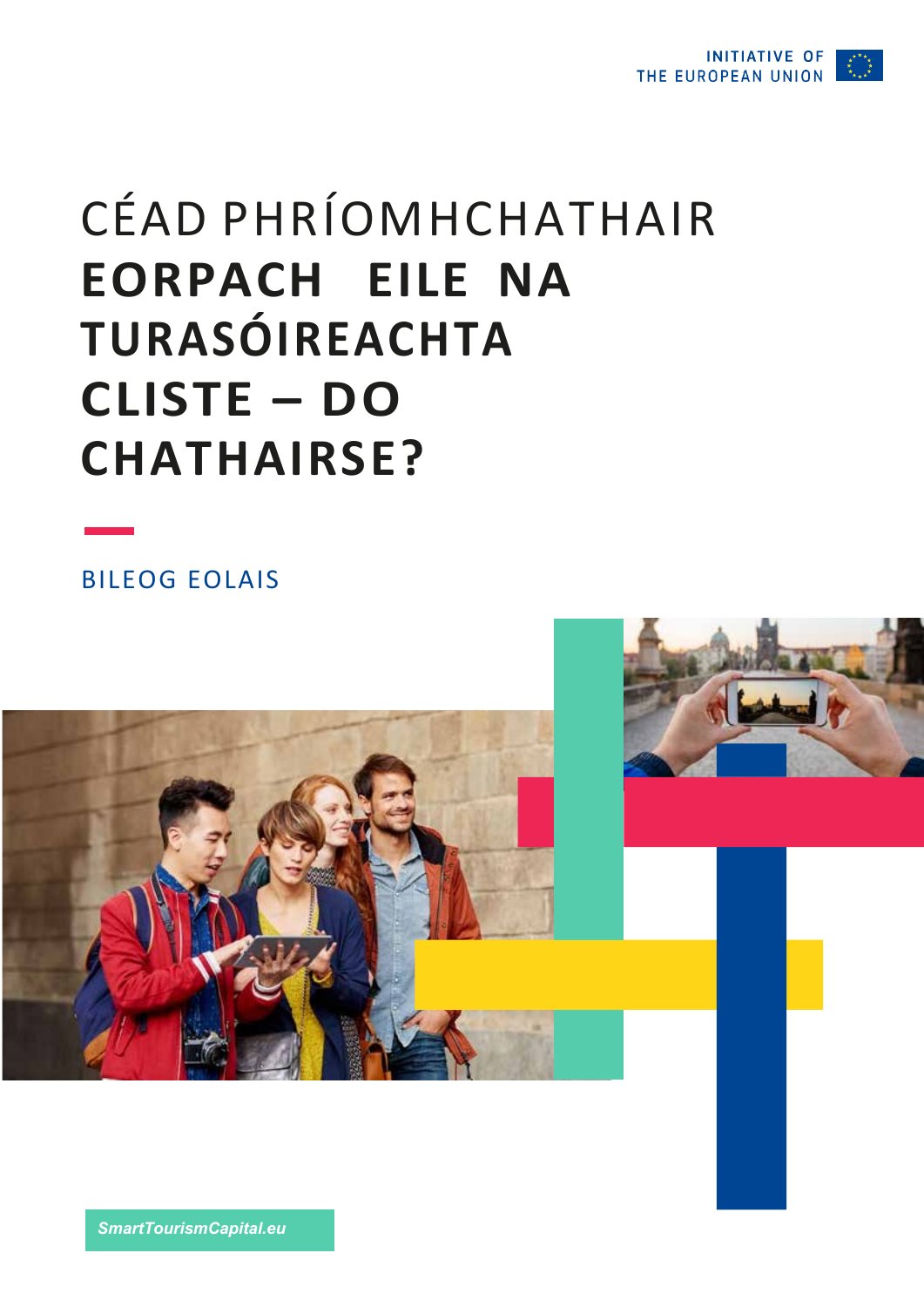

# CÉAD PHRÍOMHCHATHAIR EORPACH EILE NA **TURASÓIREACHTA CLISTE – DO CHATHAIRSE?**

Tá an Coimisiún Eorpach ag seoladh comórtais chun teideal **Chaipiteal Eorpach na Turasóireachta Cliste 2023** a dhámhachtain. Tabharfaidh an tionscnamh seo luach saothair do chathracha Eorpacha mar aon leis an deis chun a gcleachtais eiseamláireacha mar cheannphointe turasóireachta cliste a chomhroinnt.

Taispeánfaidh an tionscnamh éachtaí chinn scríbe turasóireachta Eorpacha sna réimsí seo a leanas<sup>1:</sup>



Bronnfar an teideal **"Príomhchathair Eorpach na Turasóireachta Cliste 2023"** ar an dá chathair a léiríonn na réitigh is éirimiúla, is nuálacha agus is cuimsithí i ngach ceann de na réimsí thuasluaite.

Déan iarratas ar líne tríd an suíomh Gréasáin **SmartTourismCapital.eu** roimh an **1 Meitheamh 2022** ar 17:00 Am Lár na hEorpa.

#### CAD TÁ I GCEIST LEIS AN TIONSCNAMH SEO?

Is é an turasóireacht an tríú gníomhaíocht shocheacnamaíoch is mó san AE agus tá ról ríthábhachtach aici maidir le cur le fás, poist agus comhtháthú. Chuir paindéim COVID-19 isteach ar éiceachóras na turasóireachta agus lagaigh sé a chumas infheistíocht a dhéanamh sa todhchaí. Ag an am céanna, tá deis ag an turasóireacht téarnamh ar bhealach níos inbhuanaithe agus níos athléimní. Mar sin féin, d'fhéadfadh an earnáil sin a bheith i bhfad níos mó dá ndéanfaí eispéiris cuairteoirí a fheabhsú, comhpháirtíochtaí agus deiseanna nua comhair a chruthú chomh maith le nuáil i gcathracha agus réigiúin na hEorpa a neartú.

<sup>&</sup>lt;sup>1</sup> Cathracha ar fud an AE, chomh maith leis na tíortha neamh-AE a ghlacann páirt i gclár COSME: An Albáin, an Airméin, an Bhoisnia agus an Heirseagaivéin, an Íoslainn, an Chosaiv, an Mholdóiv, Montainéagró, Macadóine Thuaidh, an tSeirbia, an Tuirc, an Úcráin agus an Ríocht Aontaithe https://ec.europa.eu/docsroom/documents/39579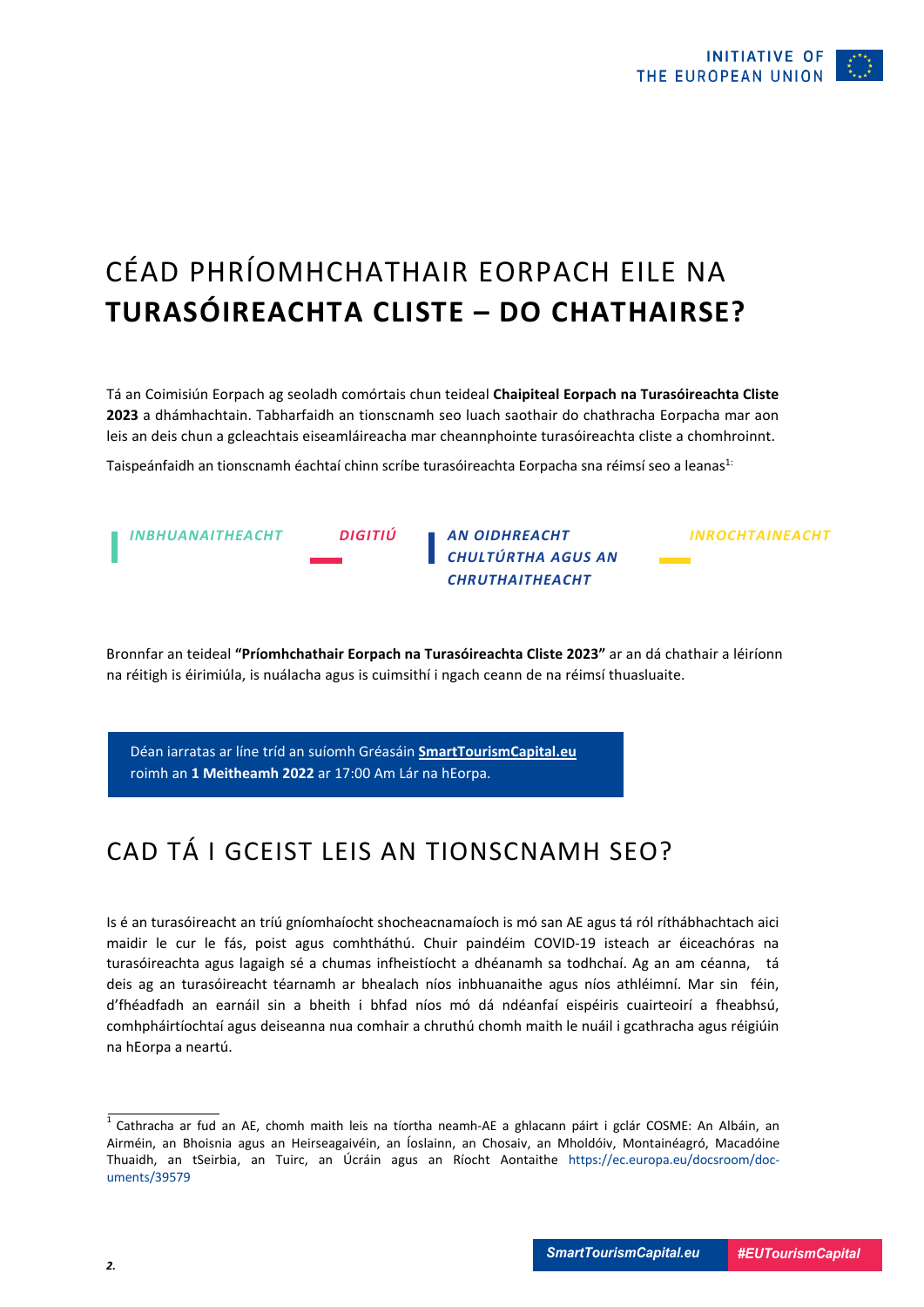Trí dhuaiseanna a bhronnadh as cleachtais eiseamláireacha sa turasóireacht chliste trína mbaintear leas as an gcumas neamhúsáidte seo, féachann an tAontas Eorpach le spreagadh a thabhairt don nuáil agus do réitigh chuimsitheacha sa turasóireacht inbhuanaithe agus inrochtana, turasóireacht atá cliste ón taobh digiteach a chur chun cinn agus neartú a dhéanamh ar ról na dtionscal oidhreachta, cultúrtha agus cruthaitheacha mar shócmhainní turasóireachta.

Ag tógáil ar an taithí rathúil a bhí ag eagráin roimhe seo de Chaipiteal Eorpach na Turasóireachta Cliste, leanfaidh an tionscnamh athnuaite seo ag cur le próifíl na hEorpa mar cheann scríbe turasóireachta a ardú agus le hardán a bhunú chun na cleachtais is fearr i réimse na turasóireachta a roinnt i gcathracha na hEorpa.

# PHRÍOMHCHATHAIR THURASÓIREACHTA CLISTE – CÉN SÓRT CATHRACH Í?

Do chuspóirí an chomórtais seo, sainmhínítear cathair thurasóireachta cliste mar chathair:

atá ag cur réitigh nuálacha, cliste agus cuimsitheacha i bhfeidhm i réimse na turasóireachta

- a úsáideann a caipiteal críche sóisialta agus daonna chun an earnáil turasóireachta a fhorbairt, saibhreas a chruthú don chathair agus caighdeán saoil níos fearr a thabhairt do mhuintir na cathrach
- a thairgeann eispéireas saibhrithe saincheaptha turasóireachta trí bhuntáiste a bhaint as a. sócmhainní áitiúla, meas a léiriú ar phobail áitiúla agus páirt a thabhairt dóibh sa turasóireacht
- a éascaíonn teacht ar sheirbhisí agus táirgí turasóireachta trí na nua-theicneolaíochtaí, an inidirnascaíocht agus in-oibritheacht seirbhísí

Ar aon dul leis an méid thuas, beidh Príomhchathair Eorpach Turasóireachta Cliste:

- § **inrochtana:** inrochtana go fisiciúil do thaistealaithe a bhfuil riachtanais speisialta rochtana acu, beag beann ar aois, staid shóisialta nó eacnamaíoch, agus míchumas. Insroichte gan dua ar chóracha éagsúla iompair agus córas sásúil iompair a bheith ar fáil sa chathair.
- § **inbhuanaithe:** ag obair chun an timpeallacht agus acmhainní nádúrtha a chaomhnú agus a bhreisiú agus forbairt eacnamaíoch agus soch-chultúrtha a choimeád ar siúl ar shlí chothromaithe.
- § **digiteach:** ag cur eolas turasóireachta agus fáilteachais, táirgí, seirbhísí, spásanna agus eispéiris nuálacha ar fáil, atá oiriúnaithe do riachtanais tomhaltóirí i bhfoirm réitigh agus uirlisí digiteacha bunaithe ar ICT.
- § **cultúrtha agus cruthaitheach:** trí úsáid sheiftiúil a bhaint as an oidhreacht chultúrtha agus as tionscail chruthaitheacha ar mhaithe le heispéireas saibhrithe turasóireachta.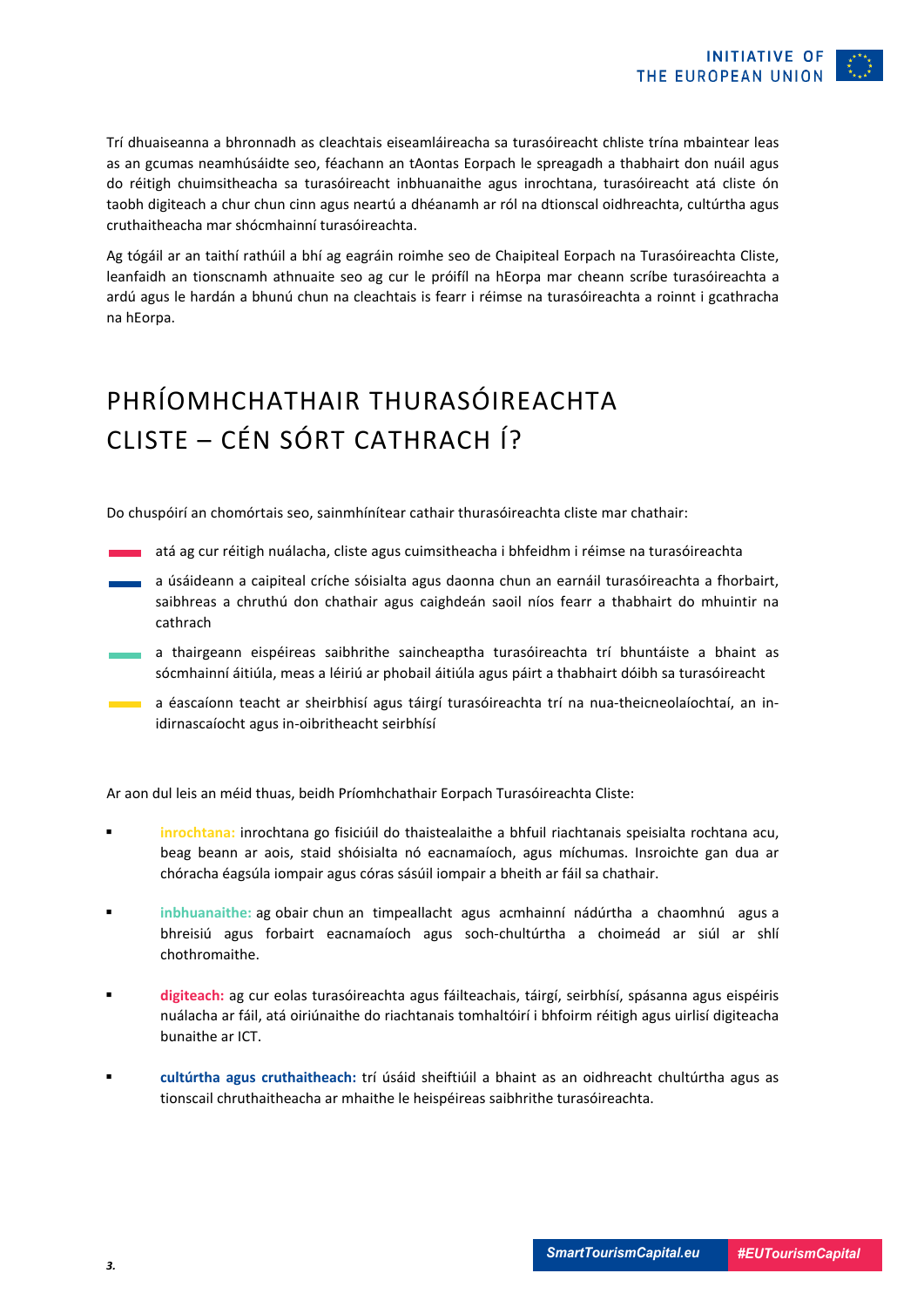

## CÉN FÁTH ARBH FHIÚ DO DO CHATHAIRSE IARRATAS A DHÉANAMH AR BHEITH AR CHATHAIR EORPACH NA TURASÓIREACHTA CLISTE?

Deis uathúil a bheidh i dteideal **Phríomhchathair Eorpach na Turasóireachta Cliste 2023** chun cumarsáid spriocdhírithe agus tacaíocht bhrandáilte a fháil ar feadh bliana ó shaineolaithe. Eagrófar gníomhaíochtaí leathana cumarsáide chun na cathracha seo a chur ar mhapa cheannphointe na turasóireachta cliste agus beidh siad feiceálach mar cheannródaithe na turasóireachta cliste san AE.

Mar aon le trófaí, gheobhaidh na cathracha seo dealbhóireacht mhór shaincheaptha a shuífear i láthair na cathrach mar chomhartha ar a ngealltanas i leith turasóireacht atá *INBHUANAITHE, INROCHTANA, DIGITEACH* agus *CULTÚRTHA.*

I measc buntáistí eile, breiseofar na gníomhartha promóisin i bhfíseán gearr léirithe ina dtaispeánfar éachtaí na cathrach agus le taispeántas ócáid mhór turasóireachta nó aonach taistil AE.

Mar sin is é a bheidh mar **Phríomhchathair Eorpach na Turasóireachta Cliste 2023** ná an dá chathair a bhuaigh mar inspioráid do chinn scríbe turasóireachta eile ar fud na hEorpa, a bpróifíl chathrach a fheabhsú mar cheann scríbe taistil ar ardchaighdeán, cuairteoirí a mhealladh agus fás eacnamaíoch a ghiniúint ar bhealach inbhuanaithe. Cuirfidh sé borradh faoi athshlánú na turasóireachta agus an phobail áitiúil tar éis na paindéime COVID-19.

#### CÉ A FHÉADANN IARRATAS A DHÉANAMH?

Tá an comórtas ar oscailt do chathracha:

atá suite i mBallstát AE nó tír neamh-AE atá rannpháirteach sa chlár COSME<sup>2</sup>

a bhfuil 100,000 duine ar a laghad ina gcónaí iontu – sna tíortha sin nach bhfuil cathair de 100,000 áititheoir iontu, beidh an chathair is mó incháilithe le cur isteach.

*Féach an Guide for Applicants chun mioneolas a fháil ar na critéir cháilitheachta a bheidh le comhlíonadh.*

#### CONAS A ROGHNÓFAR NA BUAITEOIRÍ?

Lainseálfar glao ar iarratais i Márta 2022, le spriocam d'iarratais i Meitheamh 2022. Sa tréimhse réamhroghnúcháin, déanfaidh painéal saineolaithe neamhspleácha gach iarratas bailí a mheas i gcomórtas le sraith shocraithe critéar duaise. Anuas ar sin, ar bhonn an mheasúnaithe sin, bunóidh an Coimisiún gearrliosta de 7 gcathair ar a mhéad, agus iarrfar orthu a n-iarrthóireacht a chur i láthair Ghiúiré Eorpach a roghnóidh dhá chathair mar Phríomhchathracha Eorpacha na Turasóireachta Cliste 2023.

*Féach an Guide for Applicants chun tuilleadh eolais a fháil ar riachtanais an iarratais agus ar an gcóras meastóireachta.*

<sup>&</sup>lt;sup>2</sup> An Albáin, an Airméin, an Bhoisnia agus an Heirseagaivéin, an Íoslainn, an Chosaiv, an Mholdóiv, Montainéagró, Macadóine Thuaidh, an tSeirbia, an Tuirc, an Úcráin agus an Ríocht Aontaithe https://ec.europa.eu/docsroom/doc- uments/39579